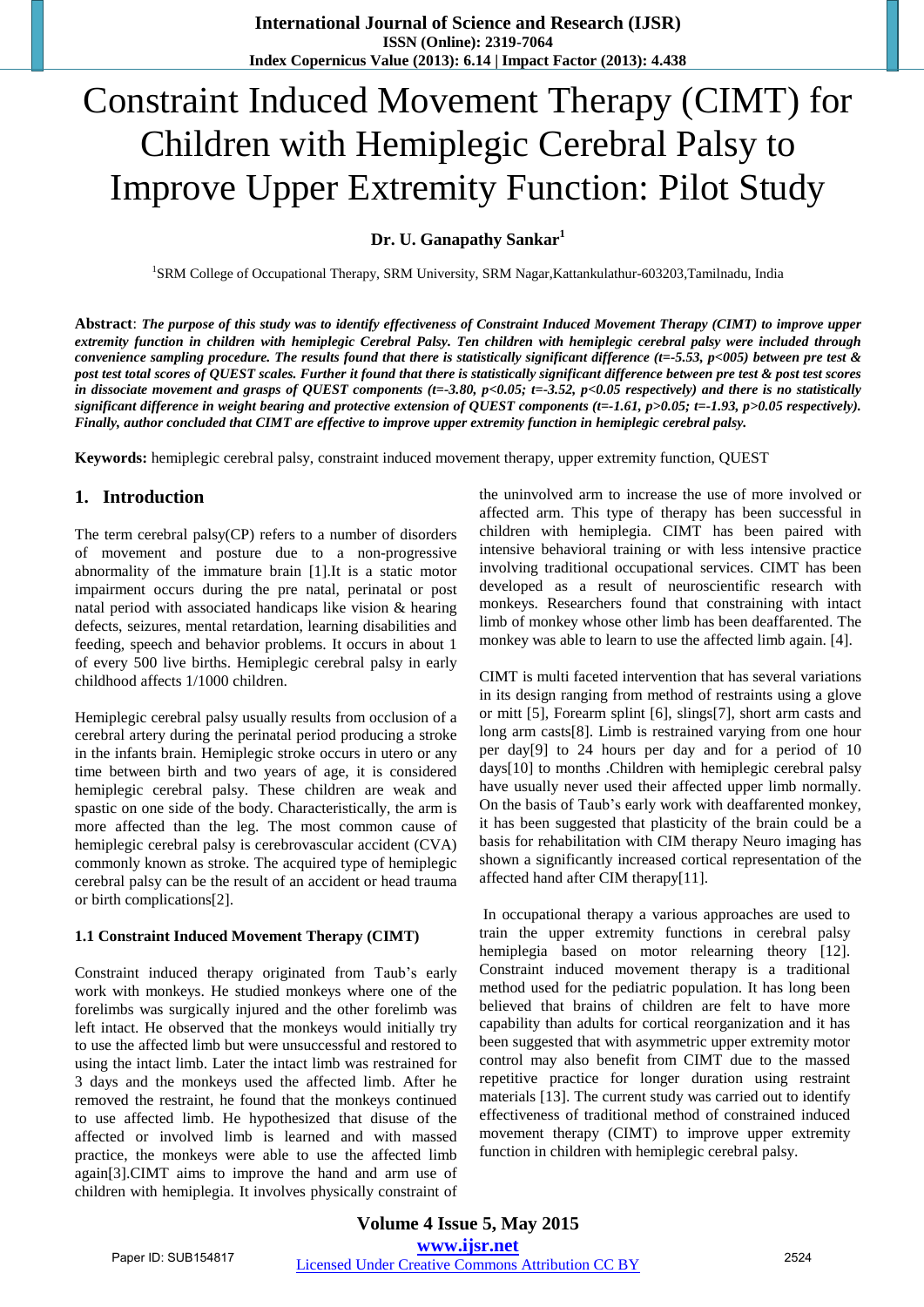# **2. Review of literature**

### **2.1. Constraint Induced Movement of Therapy (CIMT)**

Pierce et al., [9] conducted a study on "effects of constraint - induced therapy (CIT) for a child with hemiplegic cerebral palsy (CP)". A 12 year old boy with hemiplegic CP presented with decreased function in his left upper extremity, he was treated with a 3 week protocol of "CIT" consisting of six 2 hours sessions of physical & occupational therapy and home practice. Improvements in upper extremity function were found in the mean and median time for completion of the wolf motor function test. The results suggest that CIT may be useful in treatment of upper –extremity dysfunction in hemiplegic CP.

Gordon AM, et al., [10] did a study to determine "methods of constraint - induced movement therapy for children with hemiplegic CP-development of a child-friendly intervention for improving upper extremity function". The resulting intervention evolved from piloting and testing it with 38 children with hemiplegic CP who were between the ages of 4 and 14 years. Thirty-seven children successfully completed the treatment protocol. The intervention retains the 2 major elements of the adult CIMT (repetitive, practice, shaping) and was constructed to be as childfriendly as possible. It involves restraining the non involved extremity with a sling and having the child engage in unimanual activities with the involved extremity 6 hours a day for 10 days (60 hours). Specific activities are selected by considering joint movements with pronounced deficits and improvement of which interventionists believe have greatest potential. The activities are chosen to elicit repetitive practice and shaping. The intervention is conducted in groups of 2 to 3 children to provide social interaction, modeling, and encouragement. CIMT can be modified to be friendly while maintaining all practice elements of the adults CIMT.

Karman N, et al., [4] has conducted a study to find out "effectiveness of constraint induced movement therapy for hemiplegic children with acquired brain injuries (ABl)". Seven consecutive rehabilitation admissions with hemi paresis were recruited without regard to injury etiology, age or cognitive capacities. The actual amount of use test (AAUT) was used to evaluate change in UE function. AAUT amount of use (AOU) and quality of movement (QOM) scales were obtained at baseline and followup. Results suggest that AOU and QOM item improvements were significant, as were changes in activities of daily living.

Glover, et al., [6] did a study on "the effectiveness of constraint induced movement therapy in two young children with hemiplegia".Nineteen and thirty eight months old children were participated in this study,each of whom underwent trial of CIMT.It involves constraining use of the unaffected limb while providing intensive shaping and practice of movements in the hemiplegic limb. The technique had been shown to be highly effective in improving upper limb function in adults following stroke,

but there is only a limited literature on the use of this intervention in children.. Both children made significant gains in upper arm function that were reflected in a variety of domains, inducing aspects of every day functional limbs use. Gains persisted to variable degrees and some unexpected new gains were noted following cessation of CIMT.

Ann-Christen Eliasson et al., [5] has conducted a study on "effects of constraint induced movement therapy in young children with hemiplegic CP"-(age range 18 months to 4 years) and to make a comparison with conventional pediatric treatment. Twenty-one children (13 females, eight males) completed the CIMT programme and twenty children (12 males, eight females) served as a control group, children in the CIMT group were expected to wear a restraint glove for 2 hours each day over a period of 2 months.The training was based on principles of motor learning used in play and in motivational settings . To evaluate the effect of treatment, the Assisting Hand Assessment (AHA) was used. Assessment took place on three occasions: at onset, after 2 months and 6 months after the first assessment. A significant interaction was found between group and AHA measure.(ANOVA, F(2,74)  $=$  5.64, P $=$  0.005). The children who received CIMT therapy improved their ability to use their hemiplegic hand significantly more than the children in the control group after 2 months. Effect size was high after treatment and remained medium at 6 months. As the treatment was tailored to each child"s capacity and interests, little frustration was experienced by the children.

# **3. Methodology**

## **3.1 Research Design**

It is a quantitative research design analysis. A longitudinal study to compare the pretest and posttest scores of experimental group.

## **3.2 Participants**

Ten children with hemiplegic Cerebral Palsy children were selected from special schools through convenience sampling procedure in Chennai,India.

#### **3.3.Screening Criteria:**

#### **(i) Inclusion criteria**

- Diagnosis of congenital spastic Hemiplegic CP
- Age: 3-5 years.
- Right side hemiplegic cerebral palsy children
- Both genders.

#### **(ii) Exclusion criteria**

- Unilateral signs without diagnosis of Hemiplegia CP
- Bilateral sign
- Children with CP Hemiplegia along with severe mental retardation.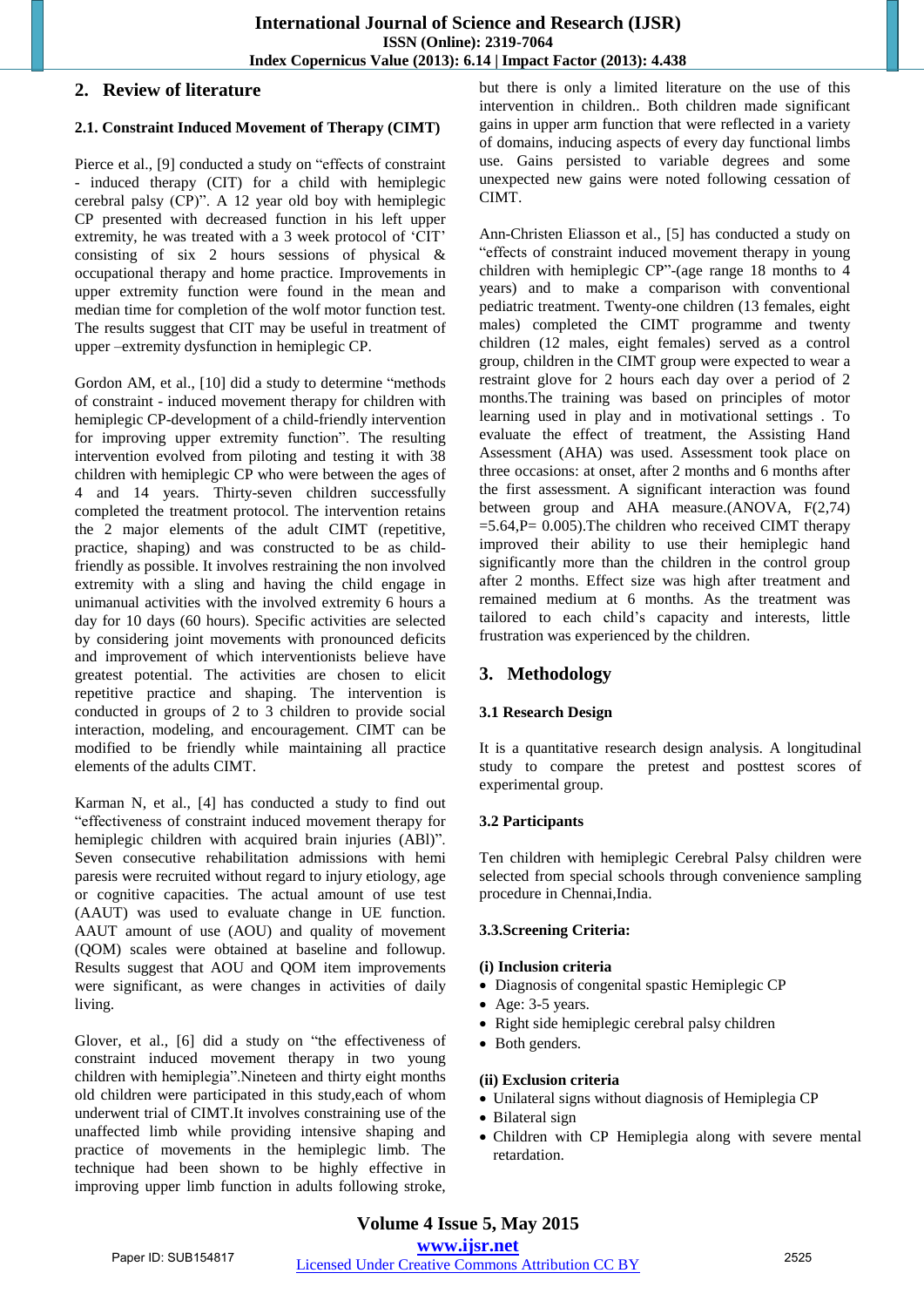#### **3.4 Instrument used in the study**

QUEST scale (Quality of upper extremity skills test) was used to measure upper extremity function.

#### **(i) Description**

Carol Dematteo et al., [14] have developed the QUEST scale, the QUEST focus on upper extremity Quality of movement & planning intervention program. It is designed to be used with children who exhibit neuromotor dysfunction with spasticity and has been validated with children 17 months to 6 years The intention is to make the scale suitable even for subjects with mild to severe disabilities of cerebral palsy children. QUEST was developed to specially to overcome the limitations of measures of hand function. It is a criterion – referenced test with good reliability and validity. It evaluates quality of upper extremity function.

#### **(ii) Scoring procedure**

The score must be entered in every scoring box even if the item is not tested (i.e., yes, no, not tested). Every effort should be made to complete the entire assessment.For any item for which the therapist is not sure of the child"s response or thinks the child is almost doing it, the score must be NO.

#### **Score key:**

 $=$  Yes (Able to complete item according to specification).

 $X = No$  (can not or will not complete item).

 $NT = Not tested (Not a able to administer item)$ 

 $Yes = 2 points$  $No = 1$  point  $NT = 1$  point Each abnormal movement in posture section = -1 Point

## **(iii)Reliability**

Inter rater reliability for QUEST total score was 0.96 (ICC). Inter- observer for 4 domains of QUEST (dissociate movement. Grasps, protective extension, weight bearing) were 0.91, 0.91, 0.86, 0.61 (ICC) respectively.The test-retest reliability for QUEST total score was 0.75 to 0.95.Inter observer for 4 domains of QUEST (dissociate movement. Grasps,protective extension, weight bearing) were 0.95, 0.93, 0.79. 0.75, 0.85 respectively.

#### **(iv) Validity**

Construct validity was further investigated by correlating the QUEST with the therapist judgment of child"s level of hand function.The correlation between the QUEST total score and left and right hand functions ratings were 0.72 and 0.58  $(p<0.001)$ . The correlation between the chronological age and QUEST total score was  $0.33$  ( $p<0.01$ ).

## **3.5 Data collection procedure**

The purpose of the study was explained to the head of the institution. Ten subject were selected from the two special school in Chennai based on the screening criteria. Consent form was obtained. Pre test was done by using QUEST scale.CIMT was given for the period of 20 sessions. Duration

of the session was one hour per day for each child individually. Post test was done by using QUEST. Data was analyzed with SPSS, version 22.

## **4. Results**

Table 4.1: Comparison of pre test  $\&$  post test total score of  $\Omega$ IECT

| <b>VULDI</b> |        |       |          |       |  |  |  |  |  |
|--------------|--------|-------|----------|-------|--|--|--|--|--|
| Test         |        | SD    | 't'value | LOS   |  |  |  |  |  |
| Pre          | 106.54 | 30.12 | $-5.53$  | 0.005 |  |  |  |  |  |
| Post         | 137.55 | 34.50 |          |       |  |  |  |  |  |

M-Mean;SD-Standard Deviation;

LOS-Level of Significance

Paired 't' test was used to find out effectiveness of CIMT in hemiplegic CP. The results shows that there is statistically significant difference (t=-5.53, p<005) between pre test  $\&$ post test total scores of QUEST scales..

| <b>Table 4.2:</b> The Comparison of pre test $\&$ post test score of |
|----------------------------------------------------------------------|
| <b>QUEST</b> components                                              |

| OUL'S L'UNINONEMIS   |      |       |       |           |          |  |  |  |
|----------------------|------|-------|-------|-----------|----------|--|--|--|
| <i>Components</i>    | Test | M     | SD    | 't' value | LOS      |  |  |  |
| Dissociate movement  | Pre  | 51.16 | 8.69  |           |          |  |  |  |
|                      | Post | 61.20 | 6.78  | $-3.80$   | $0.019*$ |  |  |  |
| Grasp                | pre  | 21.52 | 11.62 | $-3.52$   | $0.024*$ |  |  |  |
|                      | post | 33.88 | 12.21 |           |          |  |  |  |
| Weight bearing       | Pre  | 23.20 | 10.15 | $-1.61$   | 0.181    |  |  |  |
|                      | Post | 26.80 | 7.82  |           |          |  |  |  |
| Protective extention | Pre  | 17.77 | 8.88  | $-1.93$   | 0.193    |  |  |  |
|                      | post | 26.11 | 3.06  |           |          |  |  |  |

M-Mean;SD-Standard Deviation; LOS-Level of Significance; \* P<0.05.

Paired "t" test was used to compute the effectiveness of CIMT in components of QUEST scale. The results shows that there is statistically significant difference between pre test & post test scores in dissociate movement and grasps of QUEST components (t=-3.80, p<0.05; t=-3.52, p<0.05 respectively) and there is no statistically significant difference in weight bearing and protective extension of QUEST components (t=-1.61, p>0.05; t=-1.93, p>0.05 respectively).

# **5. Discussion**

#### **5.1 Effectiveness of CIMT to improve upper extremity function in hemiplegic CP**

Table 4.1 shows that there is a statistically significant difference between pre test and post test total score of QUEST ( $t = -5.53$ ,  $P < 0.01$ ) in CIMT group. This is due to plasticity of the brain could be a basis for rehabilitation with CIM therapy[7]and cortical representation of the affected hand is increased after CIM therapy [15].The earlier study done by Eliasson AC et al, (2005) reported that children received CIMT improved their ability to use their hemiplegic hand. Glover et al., [6] found that CIMT is highly effective in improving upper limb function. Hence the null hypothesis which states that there is no statistically significant difference between pre test and post test total score of QUEST scale in CIMT group is rejected.